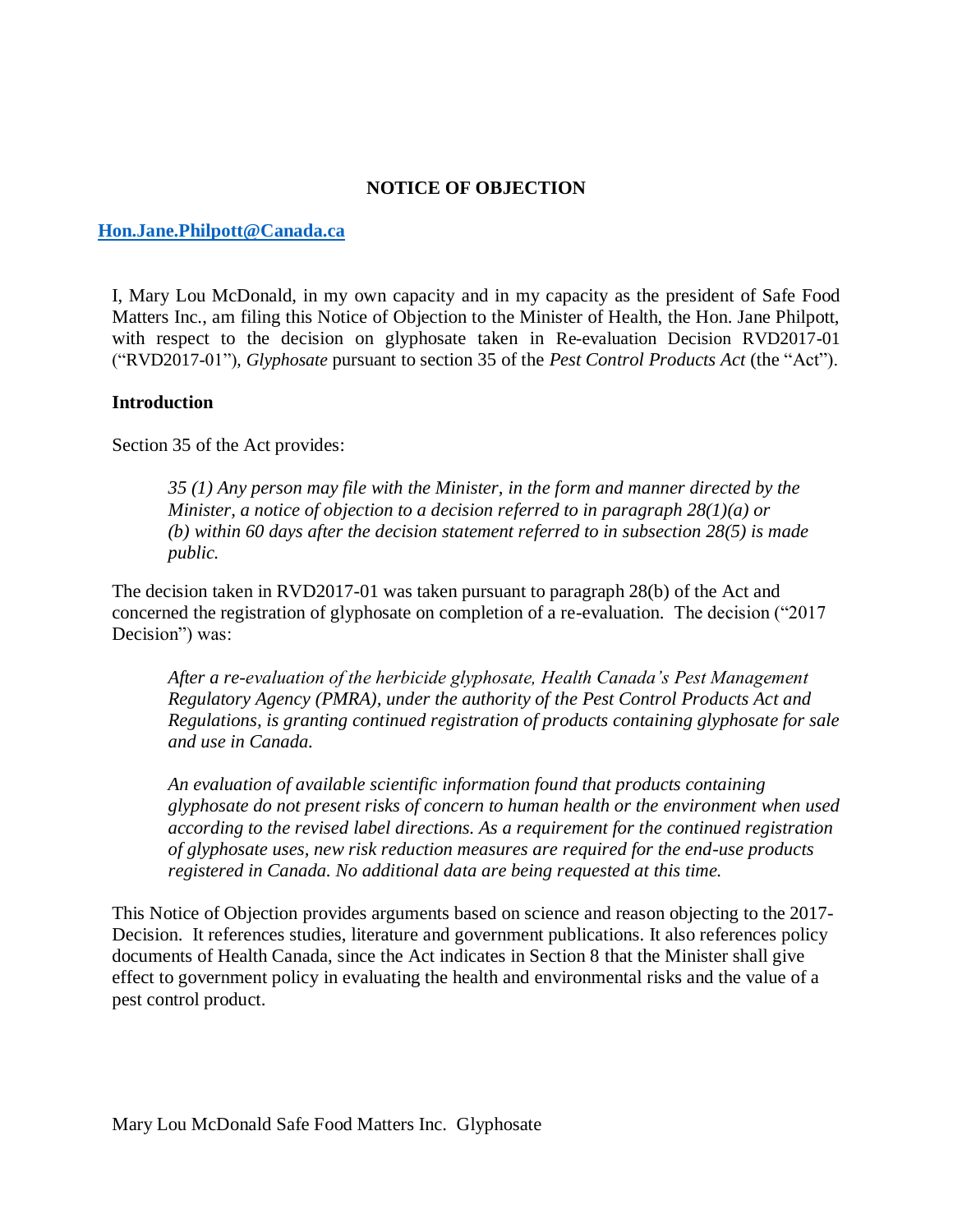# **Reason for Objection**

The main basis for this objection is that glyphosate applied for desiccation purposes is placing residues in the seeds to that extent that they exceed MRLs and are of concern to human health, especially considering increased consumption of the relevant foods, and that evidence of such translocation and accumulation has not been considered in the Re-evaluation or contemplated in the law. The support for this is set out in point 1-4 below. The remaining points provide other objections.

- 1) Desiccation with Glyphosate on Crops Causes MRL Exceedances
- 2) Evidence of Dietary Exposure to Glyphosate as a Desiccant Not Examined in PRVD2015-01
- 3) Evidence that Dietary Exposure of Desiccated Crops has Increased
- 4) MRLs for Unregistered Products Have Not Been Set as Required by the Act
- 5) Label Amendments Don't Address the Risk
- 6) No Consideration of Whether Labels are Followed
- 7) Enforcement of Any Imposed Label Requirements on Desiccants Not Likely
- 8) Unlikely that Following Labels Will Bring No Harm, since Statutory Regime Contemplates Exceedances of MRLs Even When Labels are Followed
- 9) Reductions of Safety Factor Without Scientific Rationale

The substance of these points is set out below.

# **1) Desiccation with Glyphosate on Crops Causes MRL Exceedances**

Glyphosate is being used as a desiccant in pre-harvest applications Canada. It is sprayed on crops to kill them for purposes of harvesting. PMRA indicates glyphosate is registered as a desiccant on a number of conventional crops, including wheat, barley, oats, canola, flax, lentils, peas, drybeans and soybeans (RVD2017-01 at 38). The Saskatchewan Government's 2017 Guide to Crop Protection (at 235) indicates glyphosate can be used for "Crop Staging for Preharvest applications" (desiccation) on the conventional crops described above and on the additional crops of chickpeas, lupin, faba bean, canaryseed, camelina, mustard and forage (the **"Additional Crops"**). Desiccation is occurring on a large scale: for example, grower surveys conducted in the United States and Canada show that between 60 and 85% of dry bean acres are treated with a desiccant in any given year. 1

The literature indicates when glyphosate is applied to crops that have already emerged, it translocates to the seeds of the plant. Moreover, the earlier glyphosate is applied as a desiccant, or the more moisture content there is in the plant, the higher the residue levels in the plant. This is because glyphosate moves preferentially to growing points, which are largely the seed. If glyphosate is applied to a crop that is not physiologically mature, it accumulates more in the seed. 2

 $\overline{a}$ 

 $1$  Dr. Jeanette Gaultier and Dr. Rob Gulden, "The science and art of dry bean desiccation" (2017) Crops and Soils 49:4 12

<sup>2</sup> Ibid.

Mary Lou McDonald Safe Food Matters Inc. Glyphosate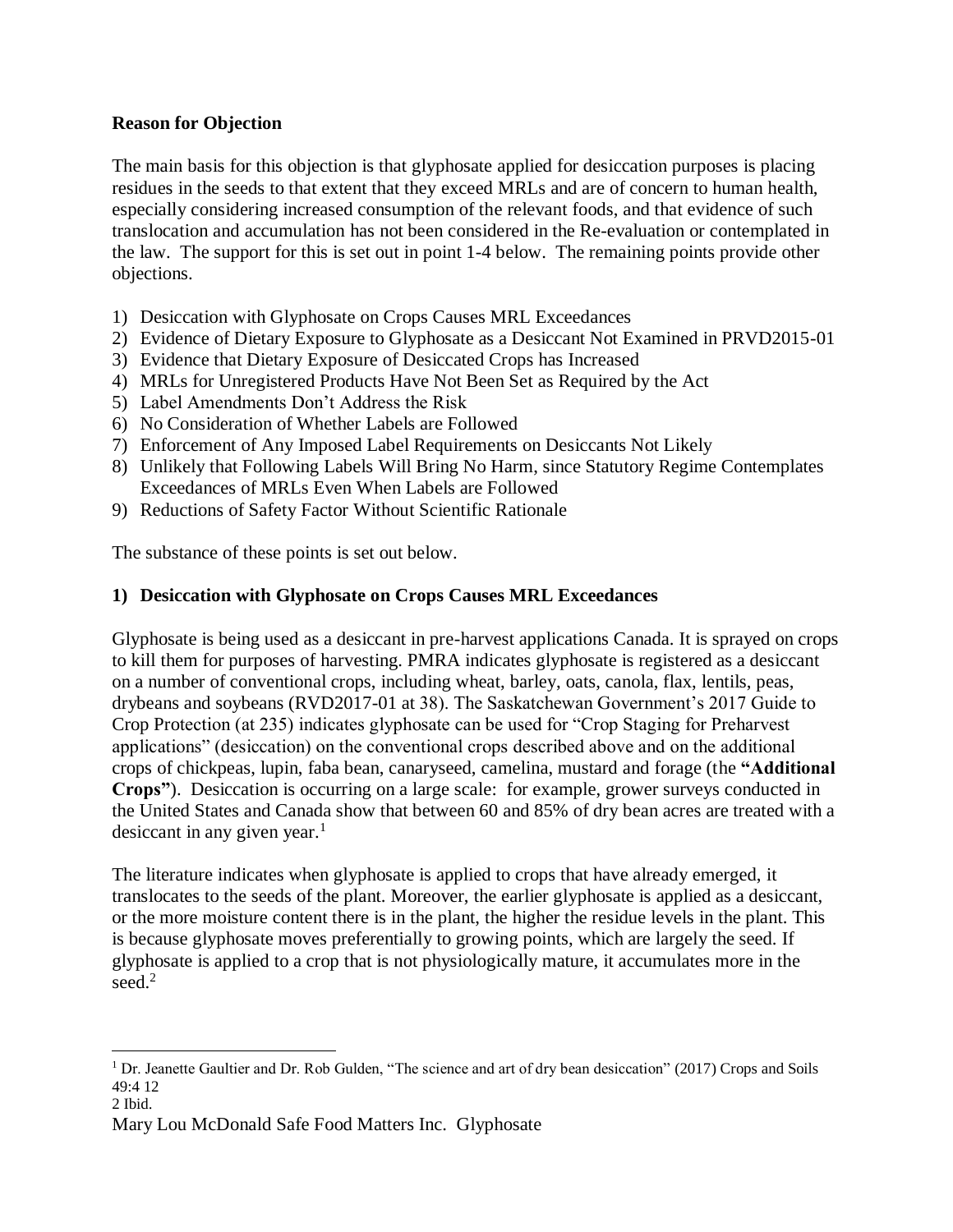"Glyphosate is a systemic product, which means that once it enters the plant it gets into the circulation system and moves through the plant to the same places that the sugars are going, which are called sinks…. The sink at pre-harvest is the seed. So basically what you are doing by applying early is taking what is applied to the surface of the leaf and putting it right into the seed."<sup>3</sup>

The higher levels of residue have been observed with cereals and legumes, including spring wheat, field pea, barley, flax, canola, dry beans and lentils, among other crops.<sup>4</sup>

The scientific literature indicates that the early application of glyphosate as a desiccant or the application of glyphosate when moisture content is too high has resulted in exceedances of the Maximum Residue Limits ("**MRLs"**) for some crops: in Canada and/or countries that import the particular crop.

By way of example, the following studies had the above finding on MRL exceedances with respect to the following crops:

a) Wheat seed:

Cessna, A. J., Darwent, A. L., Kirkland, K. J., Townley-Smith, L., Harker, K. N. and Lefkovitch, L.P. "Residues of glyphosate and its metabolite AMPA in wheat seed and foliage following preharvest applications" (1994) 74 Can. J. Plant Science 653

b) Red Lentils:

 $\overline{a}$ 

Ti Zhang, Eric N. Johnson, Thomas C. Mueller, Christian J. Willenborg "Early Application of Harvest Aid Herbicides Adversely Impacts Lentil" (2017) 109 (1) Agronomy Journal No. 239

T. Zhang, E.N. Johnson(2), S. Banniza, and C.J. Willenborg, "Evaluation of Harvest Aids Application Timing for Lentil Dry Down" (2016) 30(3) Weed Technology 629 [Zhang 2016]

Ti Zhang, "Evaluation of Herbicides as Desiccants for Lentil ((Lens culinaris Medik) Production" (2015) Masters of Science Thesis University of Saskatoon [Zhang Thesis]

<sup>3</sup> Clark Benzil, provincial weed specialist with the Saskatchewan Ministry of Agriculture, as quoted in Angela Lovell, "Don't use desiccants to hasten maturity", Grainews (4 June 2012), online: <www.grainew.ca>

<sup>4</sup> Cessna, A. J., Darwent, A. L., Kirkland, K. J., Townley-Smith, L., Harker, K. N., & Lefkovitch, L. P. (1994). Residues of glyphosate and its metabolite AMPA in wheatseed and foliage following preharvest applications. Canadian Journal of Plant Science, 74(3), 653-661; Cessna, A. J., Darwent, A. L., Townley-Smith, L., Harker, K. N., & Kirkland, K. J. (2000).Residues of glyphosate and its metabolite AMPA in canola seed following preharvest applications. Canadian Journal of Plant Science, 80(2), 425-431; Cessna, A. J., Darwent, A. L., Townley-Smith, L., Harker, K. N., & Kirkland, K. (2002), Residues of glyphosate and its metabolite AMPA in field pea, barley and flax seed following preharvest applications. Canadian Journal of Plant Science, 82(2), 485-489.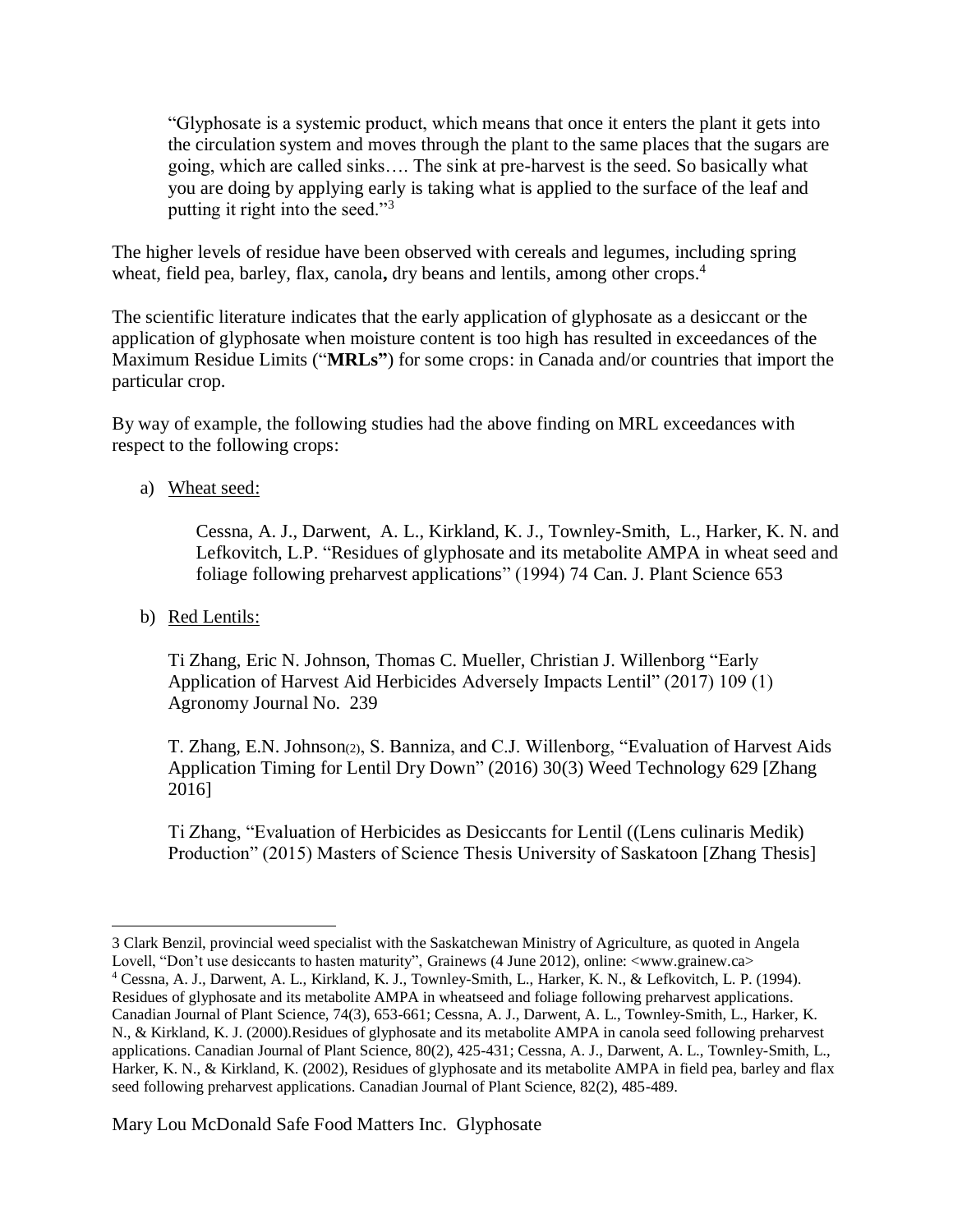## c) Dry beans:

Kristen E. McNaughton, Robert E. Blackshaw, Kristine A. Waddell, Robert H. Gulden, Peter H. Sikkema,1 Chris L. Gillard, "Effect of Application Timing of Glyphosate and saflufenacil as desiccants in dry edible bean (*Phaseolus vulgaris* L)" (2015) 95(2) Canadian Journal of Plant Science 369. [McNaughton 2015]

**NOTE:** This study is published on the website of Agriculture and Agri-Food Canada, Science Publications and Resources, date modified 2015-05-21.

Dr. Jeanette Gaultier and Dr. Rob Gulden, "The science and art of dry bean desiccation" (2017) Crops and Soils 49:4 12

## d) Field Peas:

Cessna, A. J., Darwent, A. L., Townley-Smith, L., Harker, K. N. and Kirkland, K. J. 2002, "Residues of glyphosate and its metabolite AMPA in field pea, barley and flax seed following preharvest applications" (2002) 82. Can. J. Plant Sci. 485 [Cessna 2002]

The expectation in the literature that MRL exceedances will occur with desiccated crops is being manifest in fact in Canada. There is evidence of exceedances in a cereal and legume, based on data recently obtained from the Canadian Food Inspection Agency **("CFIA"**) pursuant to an Access to Information Request submitted by Mr. Tony Mitra.<sup>5</sup> The information provided by the CFIA indicated "violations" had occurred with respect to chickpeas and wheat bran. **Twenty-six out of 71 chickpea samples that were assessed, or 36.6%, were considered in violation**, and 2 out of 55 wheat bran samples were in violation.

The details of the violations are set out in Appendix I and II, attached.

Food containing a pesticide residue that does not exceed the established MRL does not pose a health risk concern according to Health Canada (PRVD2015-01 at 3). The corollary is that foods that DO exceed the established MRL DO pose a health risk.

In conclusion, the literature shows that MRLs for some crops, in particular cereals and legumes, can be exceeded when glyphosate is used as a desiccant and the crop has a high moisture content, and the CFIA data shows that exceedances in crops that have likely been desiccated is occurring. Such exceedances pose a health risk. In other words, they endanger human health.

## 2) **Evidence of Dietary Exposure to Glyphosate as a Desiccant Not Examined in PRVD2015-01**

Mary Lou McDonald Safe Food Matters Inc. Glyphosate  $\overline{a}$ <sup>5</sup> Tony Mitra, "Glyphosate in chickpea, lentil and wheatbran" (June 15, 2017) http://www.tonu.org/2017/06/15/glyphosate-in-chickpea-lentil-and-wheat-bran/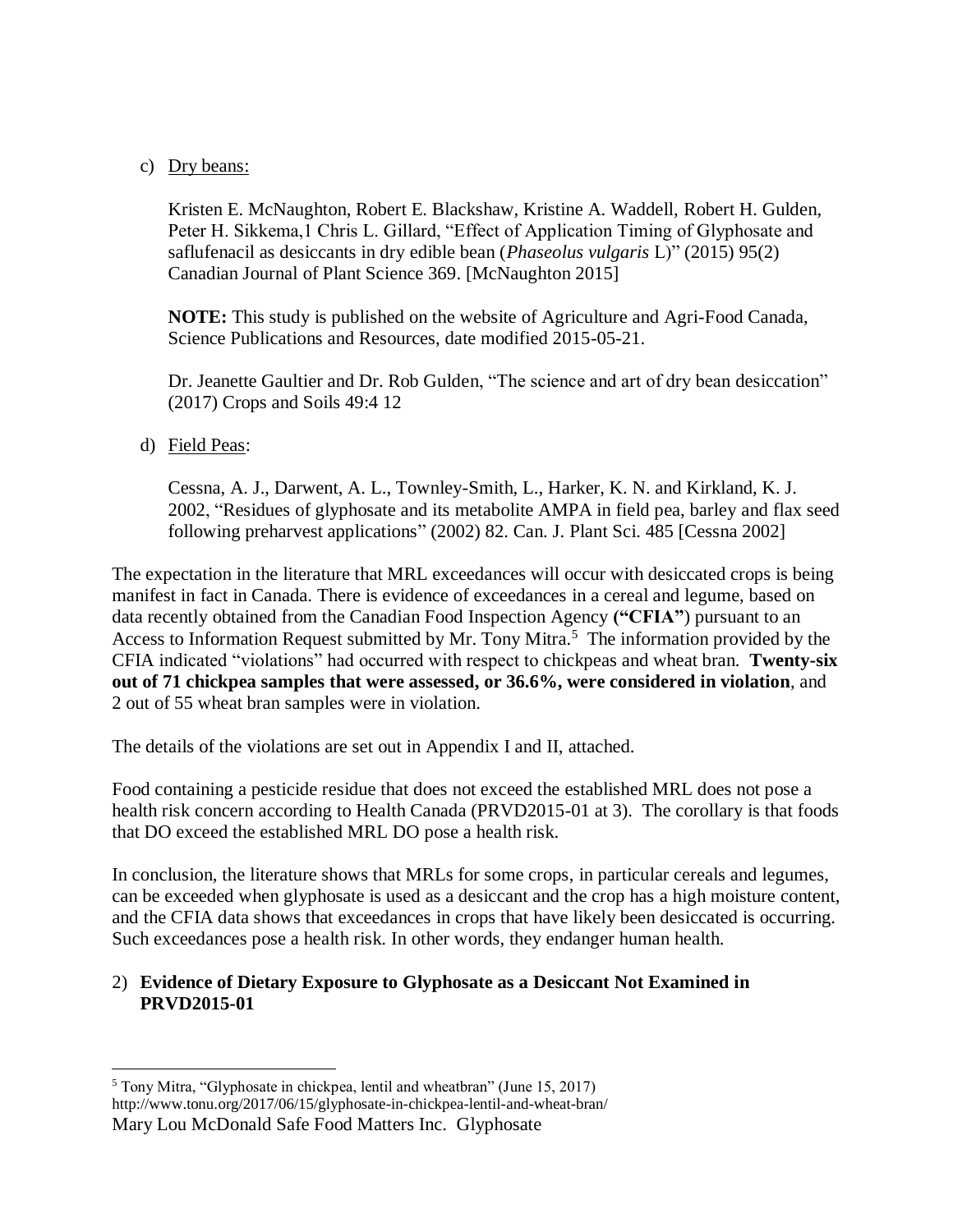There is no discussion of dietary exposure through harvest management or desiccation applications of glyphosate in the content of PRVD 2015-01. All that exists is an indication (at 11) that Appendix IIa lists the Commercial Class uses for which glyphosate is "currently" registered (as at 3 May 2012). The Commercial Class uses included "harvest management" (desiccation) for the following crops: wheat, barley, oats, soybeans, soybeans (Glyphosate tolerant or Roundup Ready soybean varieties, or Roundup Ready 2 Yield soybean varieties) canola, canola (glyphosate tolerant), peas, dry beans, flax (including low linoleic acid varieties), lentils, chickpeas, lupin (dried), fava bean (dried), mustard (yellow/white, brown, oriental), pearl millet (pearl millet grain is to be harvested for use as animal feed only. Do not graze treated pearl millet forage or cut for hay.), sorghum (grain) (not for use as a forage crop), Forage grasses and legume including seed production.

Apart from the above references to "harvest management", the only other mentions of harvest management or desiccation in PVRD 2015-01 are under discussions of "value" where it is stated (at 6): "It is one of few herbicides that can also be used as harvest management and desiccation treatment" and (at 42) "The pre-harvest application of glyphosate provides additional benefits to growers as it functions both as a harvest management and a desiccation treatment". Then an explanation is provided.

Dietary exposure from desiccated crops was also not discussed in the content of Section 3.2 of the Science Evaluation forming part of PRVD2015-01 (pages 17-18) that concerned "Dietary Exposure and Risk Assessment".

It would appear that an examination of the risks arising from dietary exposure to crops that have been desiccated with glyphosate was not part of the Re-evaluation. It is submitted that such an examination is necessary, particularly given the understanding provided above of the mechanisms by which MRLs can be exceeded in desiccated crops, and that data from the CFIA indicates that exceedances are occurring in fact.

#### 3) **Evidence that Dietary Exposure of Desiccated Crops has Increased**

Section 3.2 of the Science Evaluation forming part of PRVD2015-01 (at 17-18) concerned "Dietary Exposure and Risk Assessment". It indicated that "The PMRA Science Policy Note SPN2003-03, Assessing Exposure from Pesticides, A User's Guide" presents detailed acute, chronic and cancer-risk assessment procedures." ("**SPN2003-03**").

The risk procedures outlined in SPN2003-03 describe how exposure to a pesticide is determined (at 3):

*"The amount of pesticide to which an individual is exposed (i.e. exposure) is determined by combining the amount of pesticide that is in or on the food (i.e. residue levels) and the amount and type of foods that people eat (i.e. food consumption)."*

With respect to food consumption, SPN2003-03 indicates (at 7):

*"Consumption information comes from the USDA's Continuing Survey of Food Intake by Individuals (CSFII), which provides survey data of what people eat in the United States*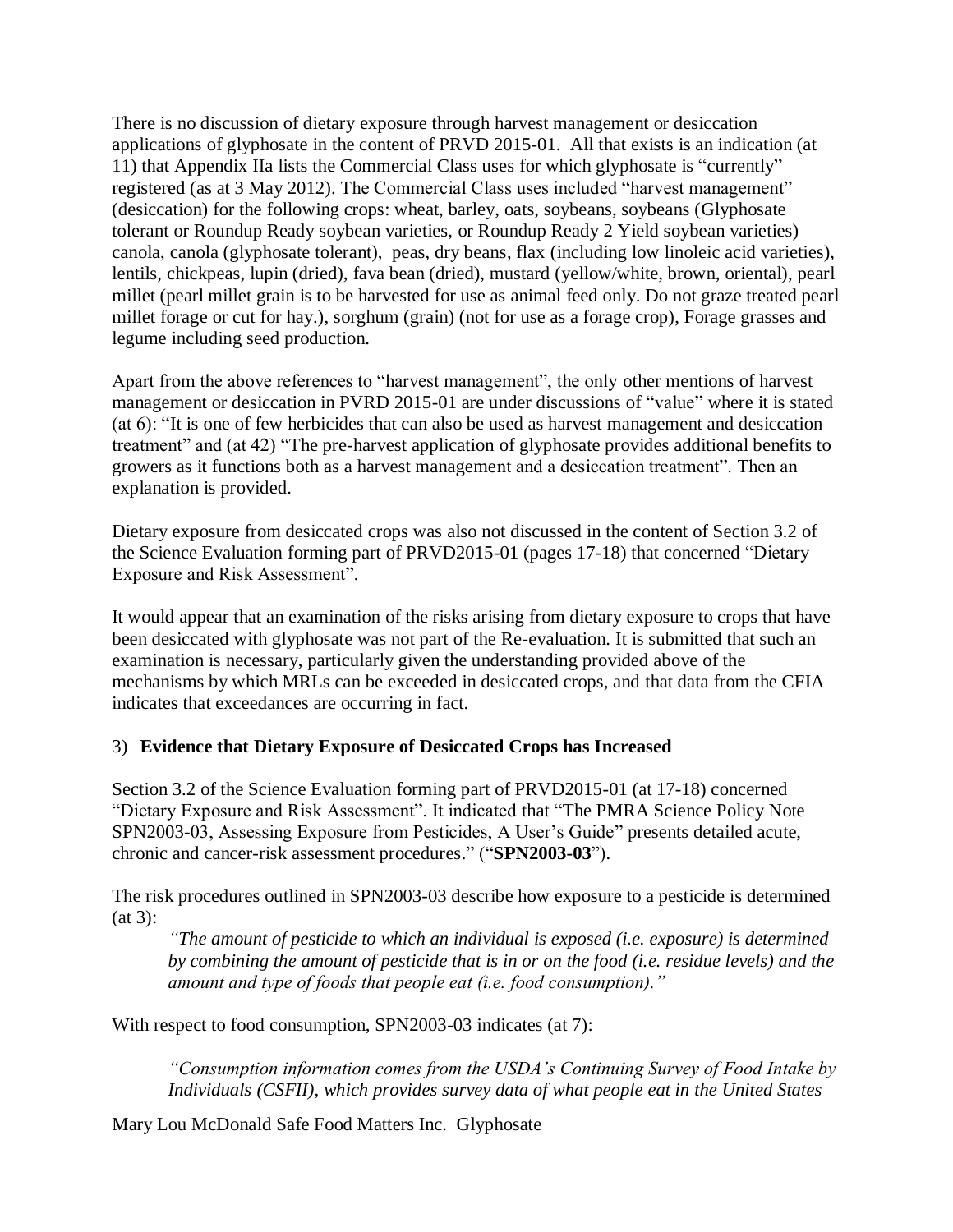*(U.S.).and Canada*."

This food survey data from CSFII is used by the PMRA since Canadian and American eating habits have been shown to be similar if not identical (p. 8). The data from CSFII as referenced in SPN2003-03 is data from at best 2003, that date of the Science Policy Note. The actual name of CSFII, however, is 1994-1996, 1998 Continuing Survey of Food Intakes by Individuals, which means the data is from at best 1998.

Data from these sources is outdated, and consumption of desiccated crops (and hence production) of desiccated crops has increased markedly since the data date.

Even if more current data available to PMRA is taken into consideration, the data is still outdated and evidence on current consumption levels is needed. In Science Policy Note SPN2014-01, General Exposure Factor Inputs for Dietary, Occupational and Residential Exposure Assessments, PMRA (at 8) indicated that it was adopting the United States WWEIA (What We Eat in America) consumption data as part of DEEM-FCID, primarily due to its larger sample size and the fact that it is a continuous survey that is more representative of current eating habits. Appendix I to SPN2014-01 indicates that consumption data used in dietary exposure assessments was reviewed in 2010 and incorporated into the Dietary Exposure Evaluation Model-Food Consumption Intake Database (DEEM-FCID)". So the last consumption data that the PMRA currently uses, aside from the Re-evaluation is, at best, from 2010.

However this data is in sufficient for purposes of reevaluating glyphosate. The consumption of chickpeas in the United States has grown at least 90% since 2010. Hummus is a dip made form chickpeas, and over a quarter of Americans reported in 2014 that they had the dip in the refrigerators. Consumer spending on hummus has reached \$1 billion a year in 2014, after growing some 18% a year over the previous five years – six times faster than the overall growth of the American food market. <sup>6</sup> Lentils and other leguminous crops have also trended high for several years, and lentils and chickpeas will reach record highs in the 2016/17 marketing year.<sup>7</sup>

Because consumption is increasing, production is as well. Below is a chart that shows the rise in production of pulses in the United States in the years since 2010.

 $\overline{a}$ 

<sup>6</sup> Yoram Gabison, "The Dip That Roared: How Humus Conquered the US" June 20, 2014 Haaretz 7 Jennifer Bond, "Pulses Production Expanding as Consumers Cultivate a Taste for U.S. Lentils and Chickpeas" (2017) Amber Waves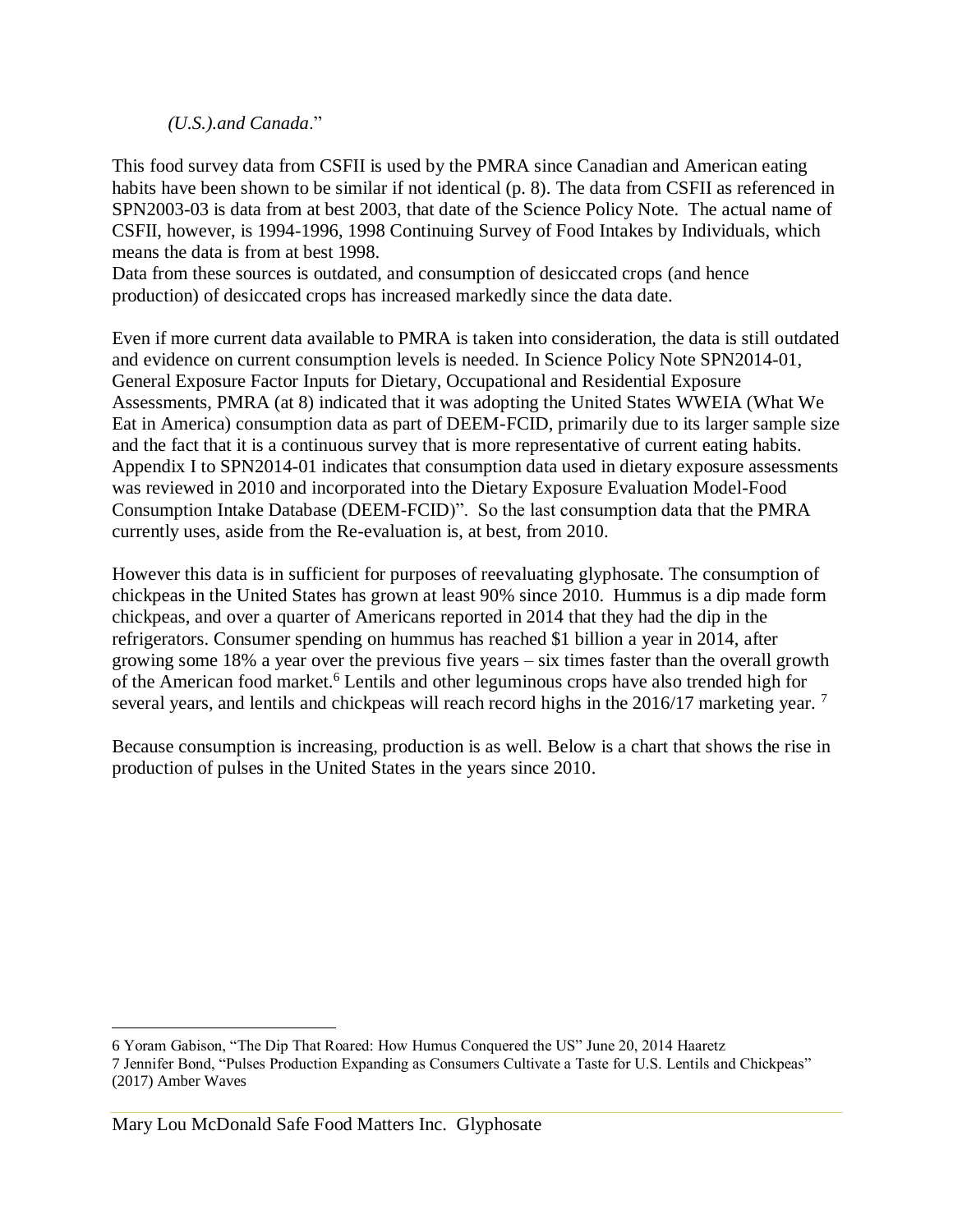#### U.S. pulses production and harvested area are on the rise



<sup>2016/17</sup> production is projected. Marketing year is June 1-July 30. Sources: USDA, Economic Research Service calculations using USDA, National Agricultural Statistics Service, QuickStats database.

Part of the reason for increased consumption is large marketing efforts. The Pulse Canada publication "2016 International Year of Pulses Final Report" (at 10) indicated "In a June 2016 survey, 36% of Canadian consumers and 49% of US consumers indicated that they had seen or heard about something related to pulses in the media or in advertising since January 2016. 28% of Canadian consumers and 36% of US consumers believe that what they saw or read about pulses has led to an increase in pulse consumption."

The Canadian statistics are not quite as readily available, but the following tables show numbers for the supply and disposition of Total Pulse and Special Crops for the years from 2010 to 2013, and then 2015 to 2018. Total domestic use for these crops went from 769,000 metric tonnes in 2010-11 to 1,914,000 metric tonnes in 2016-17, an increase of 250%.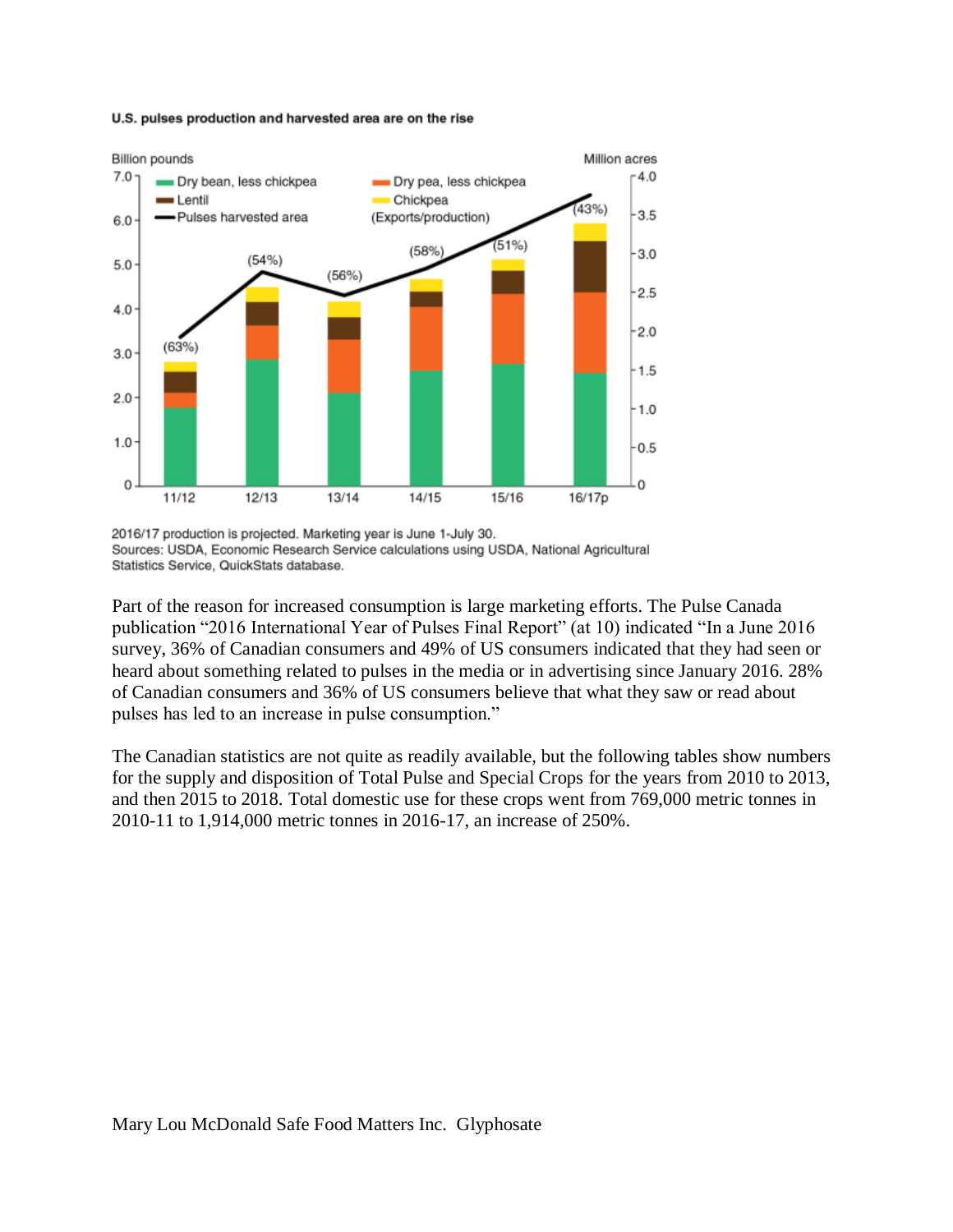#### Canada: Principal Field Crops Supply and Disposition

| <b>Address:</b> Throughout Tional or operational and proposition |           |                                      |                               |                |                                    |                |           |               |  |  |  |
|------------------------------------------------------------------|-----------|--------------------------------------|-------------------------------|----------------|------------------------------------|----------------|-----------|---------------|--|--|--|
|                                                                  |           |                                      |                               |                |                                    |                |           |               |  |  |  |
| Area                                                             | Area      |                                      |                               |                | Total                              | Domestic       | Carry-out |               |  |  |  |
| Seeded                                                           | Harvested | Yield                                | Production                    | <b>Imports</b> | Supply                             | <b>Exports</b> | Use       | <b>Stocks</b> |  |  |  |
|                                                                  |           | t/ha                                 |                               |                |                                    |                |           |               |  |  |  |
| <b>Total Grains And Oilseeds</b>                                 |           |                                      |                               |                |                                    |                |           |               |  |  |  |
| 23.024                                                           | 21.618    | 2.91                                 | 62.973                        | 1.867          | 81,580                             | 32.286         | 35,906    | 13,388        |  |  |  |
| 23.573                                                           | 22.667    | 2.92                                 | 66,200                        | 1.342          | 80.930                             | 34,433         | 36,065    | 10.433        |  |  |  |
| 2012-2013f<br>26.289                                             | 25,318    | 2.70                                 | 68,458                        | 1.246          | 80,136                             | 35,085         | 35,456    | 9,595         |  |  |  |
|                                                                  |           |                                      |                               |                |                                    |                |           |               |  |  |  |
| 3.501                                                            | 3.318     | 1.73                                 | 5,755                         | 168            | 7.078                              | 4.788          | 769       | 1.521         |  |  |  |
| 2.413                                                            | 2.351     | 1.93                                 | 4.542                         | 121            | 6.184                              | 3.779          | 1.217     | 1.188         |  |  |  |
| 2.763<br>2012-2013f                                              | 2.681     | 1.78                                 | 4,778                         | 120            | 6.086                              | 4.180          | 941       | 965           |  |  |  |
| <b>All Principal Field Crops</b>                                 |           |                                      |                               |                |                                    |                |           |               |  |  |  |
| 26,524                                                           | 24,936    | 2.76                                 | 68,728                        | 2.035          | 88,658                             | 37.074         | 36,675    | 14,909        |  |  |  |
| 25,986                                                           | 25,017    | 2.83                                 | 70.742                        | 1.463          | 87.114                             | 38.212         | 37,282    | 11.621        |  |  |  |
| 29.052<br>2012-2013f                                             | 28,000    | 2.62                                 | 73.237                        | 1.366          | 86,223                             | 39.265         | 36,398    | 10,560        |  |  |  |
|                                                                  |           | <b>Total Pulse And Special Crops</b> | ----- thousand hectares ----- |                | ---------------------------------- |                |           | <b>Total</b>  |  |  |  |

Source: Statistics Canada, f. forecast by Agriculture and Agri-Food Canada

#### **Canada: Principal Field Crops Supply and Disposition**

|                                      | Area                       | Area      |       |                                | Total |         |               | Total                                         | Carry-out     |
|--------------------------------------|----------------------------|-----------|-------|--------------------------------|-------|---------|---------------|-----------------------------------------------|---------------|
|                                      | Seeded                     | Harvested | Yield | <b>Production Imports</b>      |       | Supply  |               | <b>Exports Domestic Use</b>                   | <b>Stocks</b> |
|                                      | - thousand hectares - t/ha |           |       | ------------------------------ |       |         |               | thousand tonnes ----------------------------- |               |
| <b>Total Grains And Oilseeds</b>     |                            |           |       |                                |       |         |               |                                               |               |
| 2015-2016                            | 26,554                     | 25,596    | 3.08  | 78,877                         | 2.022 | 94.452  | 42.860        | 39,079                                        | 12,514        |
| 2016-2017f                           | 25,612                     | 23.791    | 3.48  | 82,891                         | 1.963 |         | 97.368 41.383 | 42.230                                        | 13,755        |
| 2017-2018f                           | 27,256                     | 26,335    | 3.15  | 82,840                         | 1,064 | 97.659  | 43.343        | 40,986                                        | 13,330        |
| <b>Total Pulse And Special Crops</b> |                            |           |       |                                |       |         |               |                                               |               |
| 2015-2016                            | 3,592                      | 3,556     | 1.81  | 6.424                          | 149   | 7.837   | 5,554         | 1,968                                         | 315           |
| 2016-2017f                           | 4.620                      | 4,475     | 1.97  | 8,805                          | 274   | 9.393   | 6.599         | 1.914                                         | 880           |
| 2017-2018f                           | 3.844                      | 3.778     | 2.00  | 7.568                          | 158   | 8,606   | 6.111         | 1.740                                         | 755           |
| <b>All Principal Field Crops</b>     |                            |           |       |                                |       |         |               |                                               |               |
| 2015-2016                            | 30,146                     | 29,152    | 2.93  | 85,302                         | 2,171 | 102,289 | 48.414        | 41,047                                        | 12,829        |
| 2016-2017f                           | 30.232                     | 28.267    | 3.24  | 91.695                         | 2.237 | 106.761 | 47.982        | 44.144                                        | 14.635        |
| 2017-2018f                           | 31,100                     | 30,113    | 3.00  | 90,408                         | 1,222 | 106,265 | 49,454        | 42,726                                        | 14,085        |
|                                      |                            |           |       |                                |       |         |               |                                               |               |

Source: Statistics Canada (STC),

f: forecast by AAFC except for area, yield and production for 2016-17 w hich are STC.

This increase in consumption of pulses and special crops, particularly those subject to desiccation by glyphosate, is evidence and data that is required for an accurate current assessment of glyphosate. However, PRVD2015-01 and PRVD2017-01 both indicated that there were no additional data requirements.

The wording in PVRD2017-01 (at indicated that 8) was:

#### *What Additional Scientific Information is Being Requested?*

*There are no additional data requirements proposed as a condition of continued registration of glyphosate products.* 

The wording in PRVD2015-01 (at 100) was:

*V.4 Data Gaps*

*"Sufficient information was available to adequately assess the dietary exposure and risk from exposure to glyphosate (all registered, equivalent salt formulations). …. No deficiencies*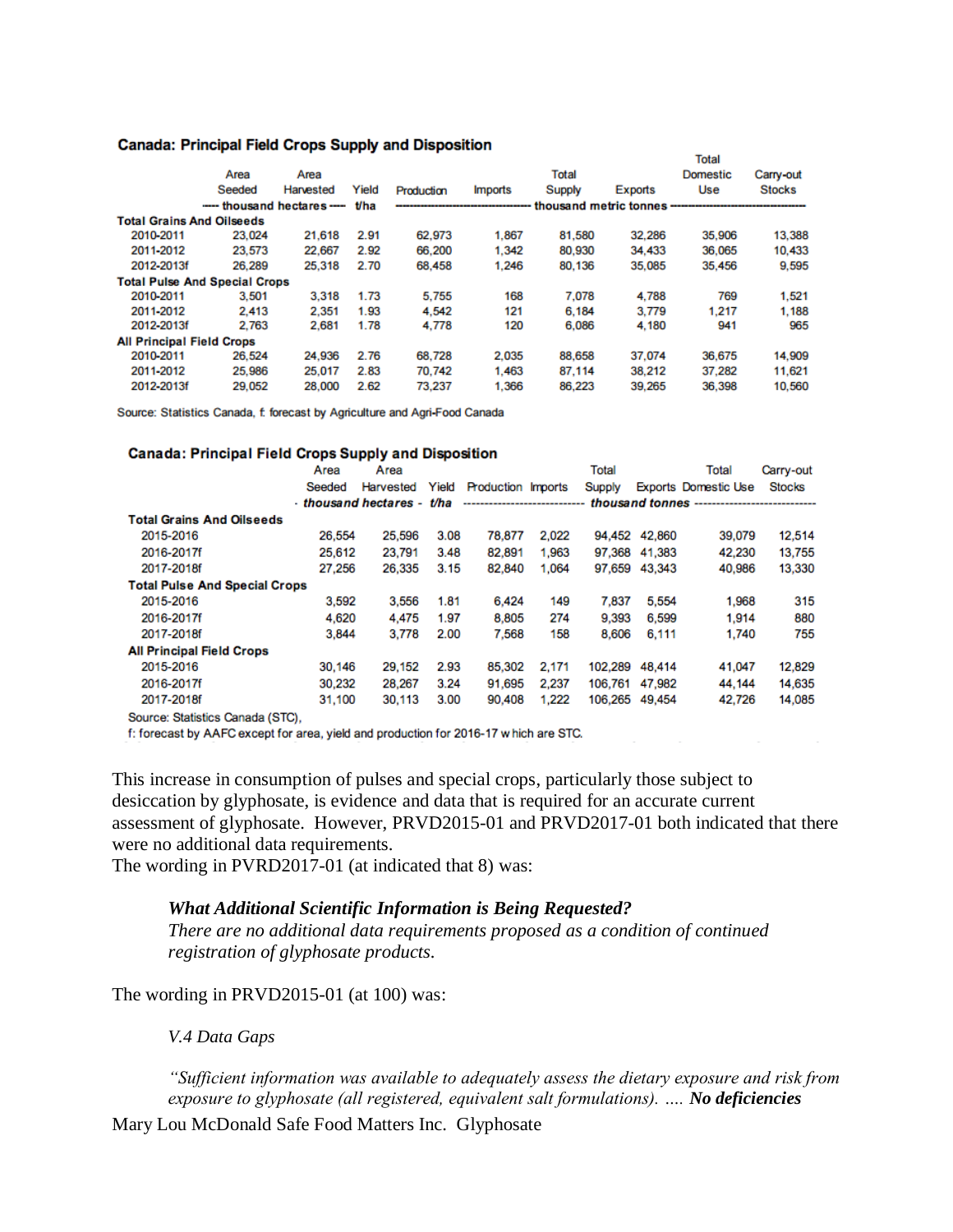#### *were identified in the residue chemistry database from previous PMRA reviews. No further data are required.*

Based on these statements that no further data are required, it would appear that the food consumption data that was used as the basis for the dietary risk assessment is from 1998. At best it is from 2010. Such an assessment is inadequate from an evidentiary perspective, because it ignores the evidence that current levels of consumption and production of desiccated legumes like chickpeas and lentils has increased dramatically. Accurate numbers showing the increase in consumption would increase the numbers for the calculations of glyphosate exposure through diet.

# **4) MRLs for Unregistered Products Have Not Been Set as Required by the Act**

The legislation on the establishment of MRLs for pest control products is the Act. Section 9 deals with setting MRLs for registered products. Section 10 deals with setting MRLs for pest control products that are (a) not registered or that (b) are registered for a use that is not provided for by its registration. With respect to the latter products, Regulatory Directive: Minor Use Requested Minor Use Label Expansion **("URMULE"**) can apply.

For convenience, sections 9, 10 and 11 of the Act are set out here:

## *Maximum Residue Limits*

## *Specification at time of registration decision*

*9 When making a decision regarding the registration of a pest control product, the Minister shall, if necessary, specify any maximum residue limits for the product or for its components or derivatives that the Minister considers appropriate in the circumstances.*

# *Specification for unregistered products and uses*

*10 (1) The Minister may specify maximum residue limits for an unregistered pest control product or its components or derivatives, or for a registered pest control product or its components or derivatives with respect to a use that is not provided for by its registration, whether or not an application under subsection (2) is made for that purpose.*

#### *Application for specification*

*(2) Any person may make an application to the Minister to specify maximum residue limits pursuant to subsection (1). Section 7, with any necessary modifications, applies to that application.*

# *Evaluation of health risks*

*(3) When specifying maximum residue limits for a pest control product or its components or derivatives pursuant to subsection (1), the Minister shall evaluate only the health risks of the product or its components or derivatives.*

# *Health risks to be considered acceptable*

*11 (1) The health risks associated with maximum residue limits specified by the Minister under sections 9 and 10 must be considered to be acceptable by the Minister.*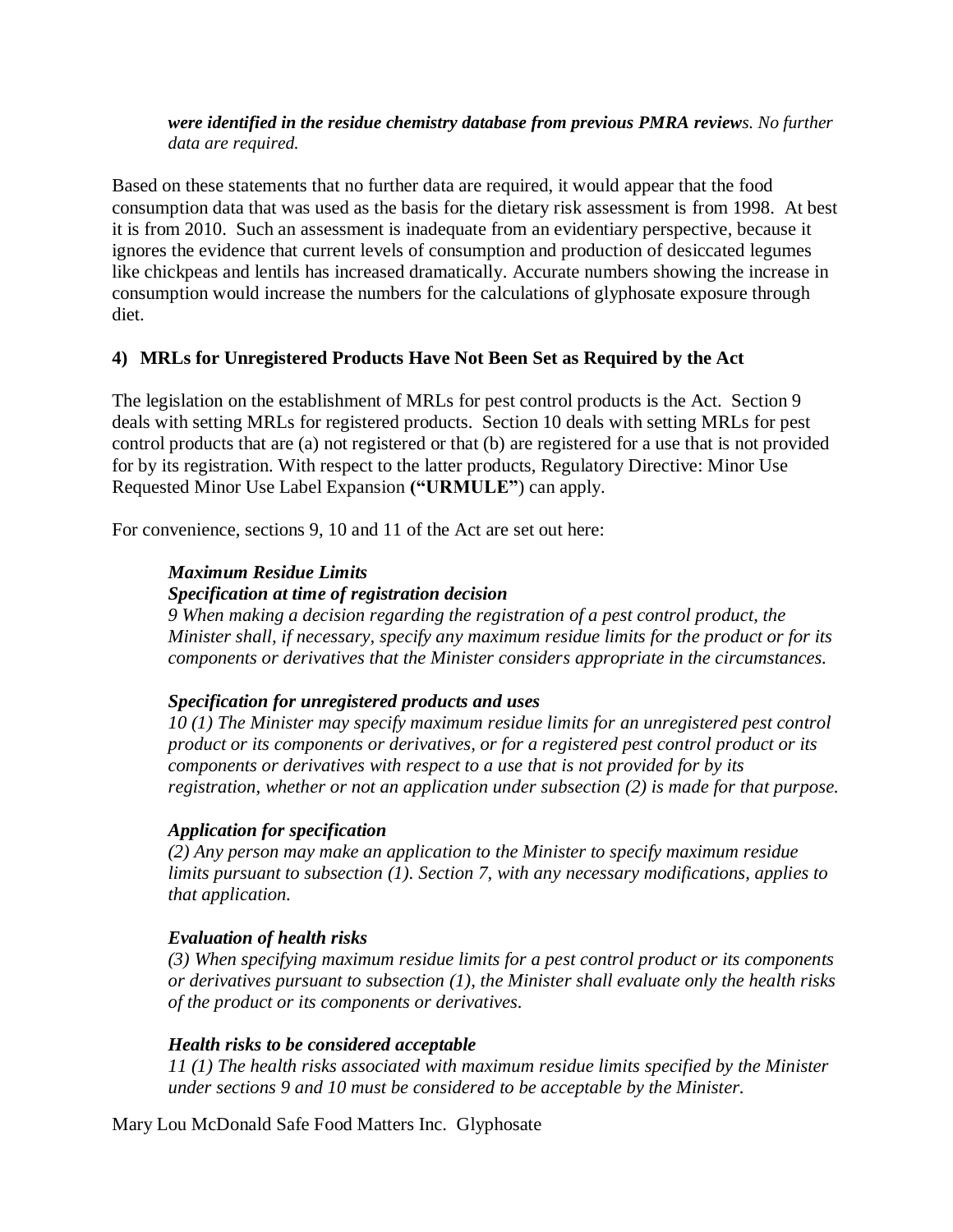Subsection 9(3) essentially requires that the Minister evaluate only the health risks of the product in the instances of setting an MRL for a crop that is registered under URMULE.

According to the 2017 Guide to Crop Protection published by the Saskatchewan Ministry of Agriculture **("2017 Guide"**), chickpeas and other crops are the subject of a URMULE. According to the 2017 Guide (at 235), the use of glyphosate for the use of "Crop Staging for Preharvest Applications" on the crops canary seed, mustard, chickpea, lupin and faba bean is registered under the URMULE program, and because of this "the manufacturer assumes no responsibility for herbicide performance. **Those who apply glyphosate to chickpea, lupin, faba bean, canary seed, camelina or mustard do so at their own risk".** 

There is no indication that the use of desiccation/ pre-harvest management on Additional Crops has been looked at or that MRLs have been established for the Additional Crops subject to this use. RVD2017-01 does indicate in Appendix I that MRLs for conventional crops that have been desiccated have been established based on field trial residue studies, but it does not mention the Additional Crops (at 38):

#### *1.3.4 Glyphosate Used as Desiccant and Residue Comment*

*Comments expressed concern about the use of glyphosate for pre-harvest desiccation on conventional crops, the level of residues left on desiccated crops at harvest and the resulting long-term dietary exposure*

# *PMRA Response*

*Glyphosate is registered for pre-harvest use (desiccation) on a number of conventional crops including wheat, barley, oats, canola, flax, lentils, peas, dry beans, and soybeans. To support this Use, field trial residue studies were required to determine the level of residues resulting from the pre-harvest desiccations conducted according to the requested use pattern. Maximum residue limits (MRLs) for these crops were established on the basis of the submitted studies. Those MRLs were included in the estimation of short term (acute) as well as long term (chronic) dietary exposures. During PMRA's assessment, no dietary risk concerns were identified, as the levels of exposure estimates were well below the reference doses set for dietary risk assessment (the ARfD and ADI).* 

Moreover, it appears from the above quotation that the PMRA set the MRLs for the conventional crops based on submitted studies that determined the levels of residues. A determination of the levels of residues that occur in fact and a consequent setting of equivalent MRLs is not an evaluation of health risks. Again, the Act requires that in this instance health risks be evaluated and only the health risks. It would appear that MRLs have not been set for glyphosate applied as a desiccant on Additional Crops, and where they have been set on conventional crops on the basis of field trial studies, it does not appear that the health risks were considered as is required by the Act.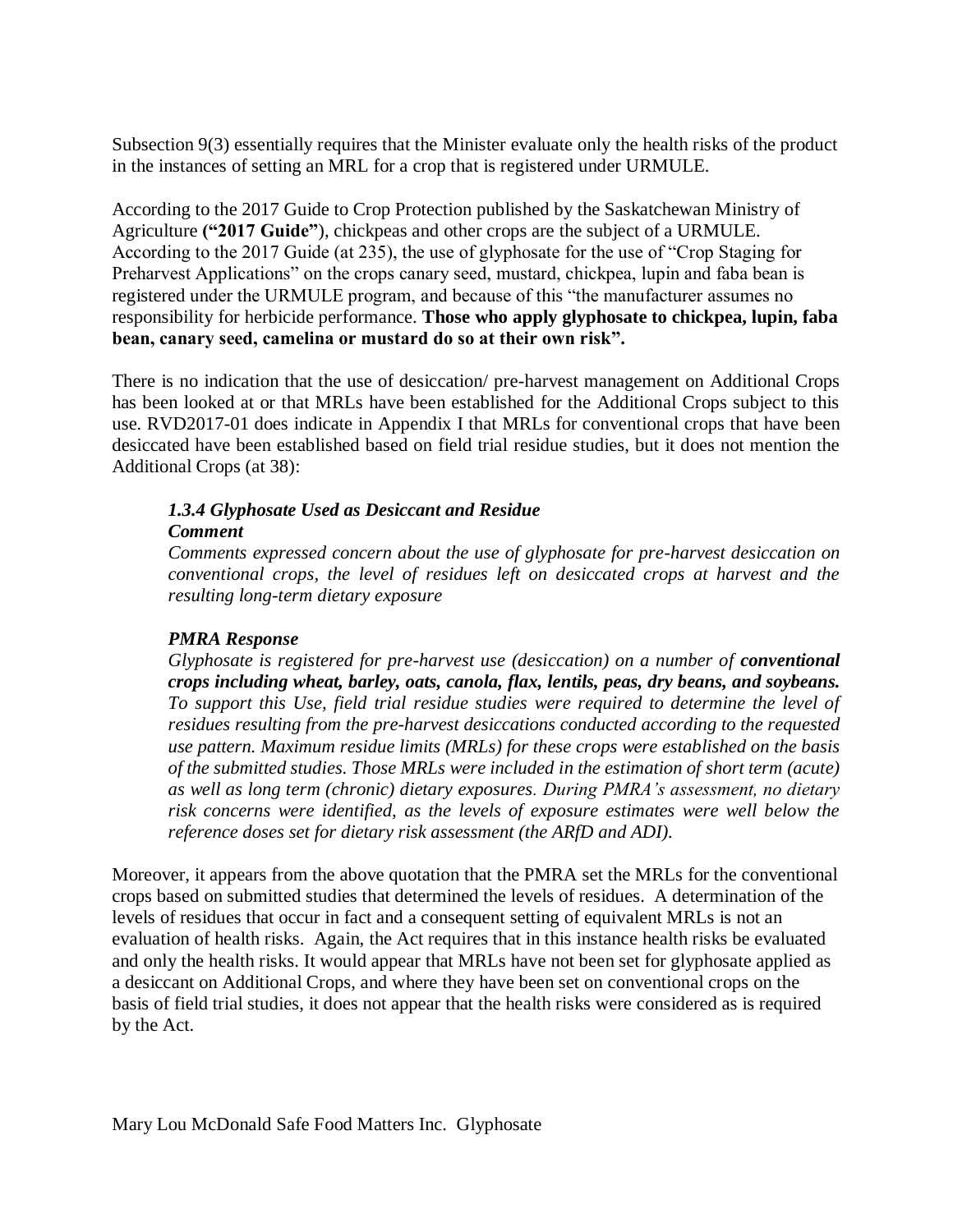# 5) **Label Amendments Don't Address the Risk**

The risk to human health from consuming crops that have been desiccated with glyphosate when moisture content is high is not mitigated by the proposed label amendments. The amendments speak only to spray buffer zones (PRVD2015-01 Appendix XII; RVD2017-01 Appendix IV). They do not address the moisture content in crops prior to desiccating.

Moreover, there is no certainty that even if labels were amended to address spraying when moisture content is high that the risk would be mitigated. The literature indicates that it is difficult to desiccate the whole crop at low moisture contents, because the plant matures in different stages, and some parts of it may be wet and others dry: "in indeterminate plants, such as pulses, flowers are produced at the bottom and continue to be produced all the way up as the plant grows. This results in mature pods at the bottom of the plant and greener material at the top…. 8

Also moisture content is determined not only by physiological maturity of the plant, but also by the weather, and the weather cannot be controlled or predicted. By way of example, a major concern in Saskatchewan in 2016 were the pea and lentil crops, because they were suffering from excessive moisture.<sup>9</sup> Heavy rains delayed harvest and rendered desiccated crops slow to dry.<sup>10</sup> If a crop is desiccated and then heavy rains occur, the moisture content can be affected (Cessna, 2002; Zhang 2016; Zhang Thesis). Finally, the determination of moisture content by visual indicators is a subjective determination, and so subject to error. (Zhang Thesis at 62). Moreover, even if visual indicators do provide accurate determinations, they are at best guidance and not prescriptions that can enforced.

Section 2(2) of the Act states:

*(2) For the purposes of this Act, the health or environmental risks of a pest control product are acceptable if there is reasonable certainty that no harm to human health, future generations or the environment will result from exposure to or use of the product, taking into account its conditions or proposed conditions of registration.* 

Given that no labels are proposed that would mitigate the previously discussed risk to human health from desiccation, and given that any such labels would not with reasonable certainty be effective because of the subjective content of any label and the unpredictability of the weather which can affect moisture content, there is no reasonable certainty that no harm to human health or future generations will result from dietary exposure to glyphosate.

# **6) No Consideration of Whether Labels are Followed**

The successful implementation of the 2015 Decision and the 2017 Decision are both premised on the assumption that labels will be followed, but PVRD2015-01 and RVD2017-01 did not

 $\overline{a}$ <sup>8</sup> Brenzil, *Ibid*.

<sup>9</sup> David Giles, "Pea, lentil crops suffering from too much moisture as Sask. Harvest gets under way" August 4, 2016 Global News

Mary Lou McDonald Safe Food Matters Inc. Glyphosate <sup>10</sup> Government of Saskatchewan Crop Report For the Period August 30 to September 5, 2016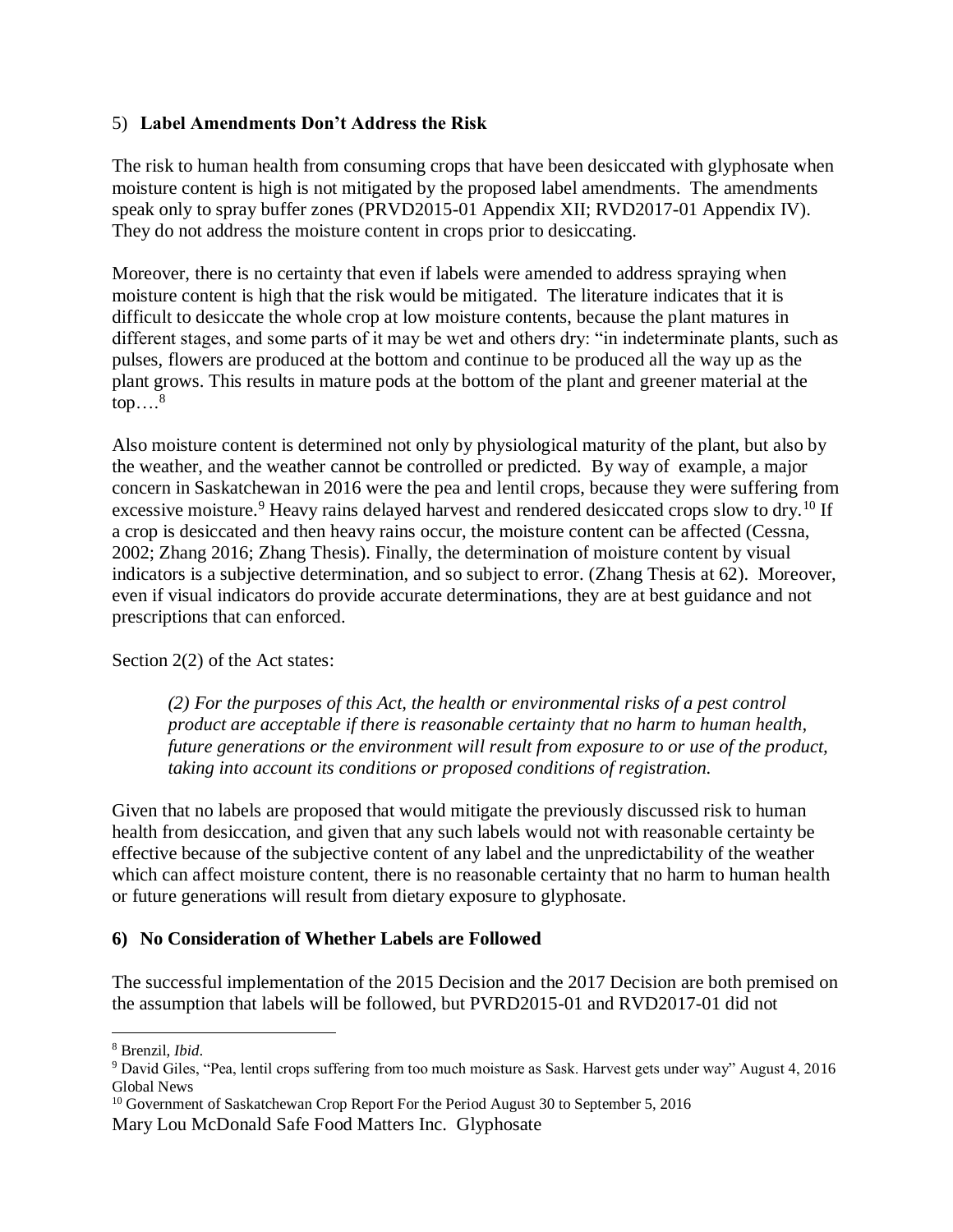consider the fact that labels are not in fact followed in Canada; a fact that has been reported by PMRA.

Health Canada's Pest Management Regulatory Agency/ Regulatory Operations and Regions Branch prepares Compliance and Enforcement Reports. The Report for 2015-2016 indicated that most of the instances of non-compliance for that year were of three types, including "use contrary to the label approved by PMRA" (at 5 and 6).

As an example, in 2015-2016 PMRA carried out a "Fruit and Nut Bearing Trees, Bush and Vine Growers Inspection Program" that inspected 172 growers. **Forty-seven per cent** of the growers were not fully compliant, and **"[t]he majority of the violations** involved worker protection violations related to **not following the label directions**, such as not wearing the proper PPE (73 growers), not respecting the re-entry interval (REI) (32 growers) and the preharvest interval (PHI) (21 growers).

The 2015-2016 Report indicated PMRA conducted a monitoring inspection program on 83 pest control operators ("PCOs"), which are specialized users who are specialized commercial users who provide structural and landscaping extermination services. Forty-six per cent of the PCOs were in violation, and "[t]he most frequent violations included the use of pest control **products contrary to label directions (use not included on the label, incorrect use sites and incorrect rates**), use or possession of unregistered pest control products, and inadequate use of the PPE.

The Surveillance Program in 2015-2016 verified whether there was a return to compliance based on previous non-compliance and likelihood to re-offend. **Thirty-two per cent** had not returned to compliance.

# **7) Enforcement of Any Imposed Label Requirements on Desiccants Not Likely**

DIR2007-02 Compliance Policy (15 June 2007) outlines the Compliance Policy followed by PMRA. With respect to inspections for compliance, it is stated (at 4):

*Inspections are conducted to assess or verify compliance by registrants, distributors or pesticide users. The types of inspections include the following:*

- *monitoring inspections*
- *surveillance inspections; and*
- *contingency response inspections.*

Monitoring inspections are planned inspections and they monitor compliance with the Act. Surveillance inspections concern whether a previous violator has returned to compliance. Contingency response inspections, or rapid response inspections, are enforcement responses to non-compliance, which can vary depending on a number of factors.

Even if a moisture content label requirements are put in place for the use of desiccants, it is unlikely that the requirements could or would be enforced adequately, at least under the current enforcement regime. The reason is that the only inspection tool currently in place for the PMRA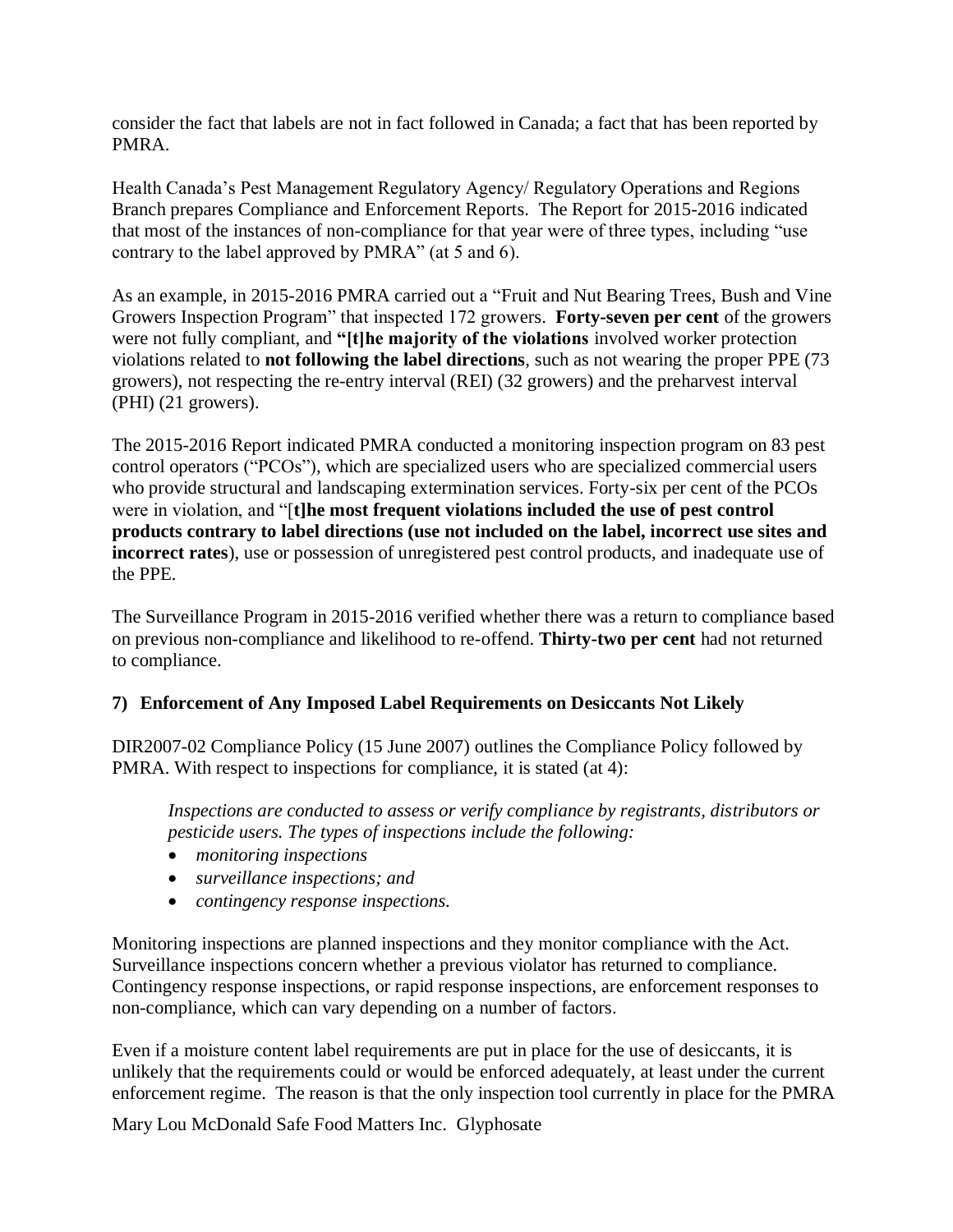that would be applicable is "monitoring inspections". Because the seeds on even one plant have different maturity levels depending on their stage of growth, the inspector would need to examine the crop at the exact time the determination is made, and this would be administratively and practically difficult. He or she would also need to ensure that the moisture content is not increased after desiccation because of rain. Moreover, because the determination of moisture content is a subjective judgement, there is no clear line for when moisture content is appropriate. Enforcement without clear lines is administratively and legally difficult.

Section 2(2) of the Act in effect requires establishment of a reasonable certainty that no harm will result from glyphosate exposure taking into account the labels. For such a certainty to be reasonable, it should be likely that the labels will be followed. Given that labels in fact are not followed, and given that enforcement of any moisture content labels would be practically and administratively difficult if not impossible, it is extremely unlikely that labels as to moisture content would be followed, even if they were imposed.

# 8) **Unlikely that Following Labels Will Bring No Harm, since Statutory Regime Contemplates Exceedances of MRLs Even When Labels are Followed**

The federal statutory regime even contemplates the scenario where the label is followed but MRLs are nevertheless exceeded. This runs contrary to the presumption in the 2015 Decision and the 2017 Decision that labels will be followed and the assumption that if labels are followed there is reasonable certainty that no harm to human health, future generations or the environment will result from exposure to or use of the product.

Specifically, the *Pesticide Residue Compensation Act* provides compensation for any loss suffered by a farmer as a result of the presence of pesticide in or on an agricultural product of that farmer, if (a) an inspection disclosed the presence of a residue that would render a sale contrary to the Food and Drugs Act (i.e. the MRL would be too high); (b) the pesticide is nevertheless registered or deemed registered under the *Pest Control Products Act*: (c) the pesticide was used in accordance with practices approved, recommended, directed or concurred in by the Minister of Health (i.e. in accordance with label directions); and (d) the Minister is satisfied that the presence of the pesticide is not the fault of the farmer, his employees, agents etc. or those of the previous owner.

This has been described by the Ontario Pesticides Education Program at 61 as follows:

*"This Act pays the producer for damages or losses if the sale of his or her produce is stopped because it contains more pesticide residue than the Food and Drugs Act allows. The producer must prove that the pesticide was applied according to the label directions in order to be considered for compensation. Health Canada administers this Act."*

Thus this compensation act contemplates that MRLs will be exceeded even when label directions are followed. It is difficult for Health Canada to take the position that labels will be followed and therefore no harm will result from glyphosate exposure when the federal statutory regime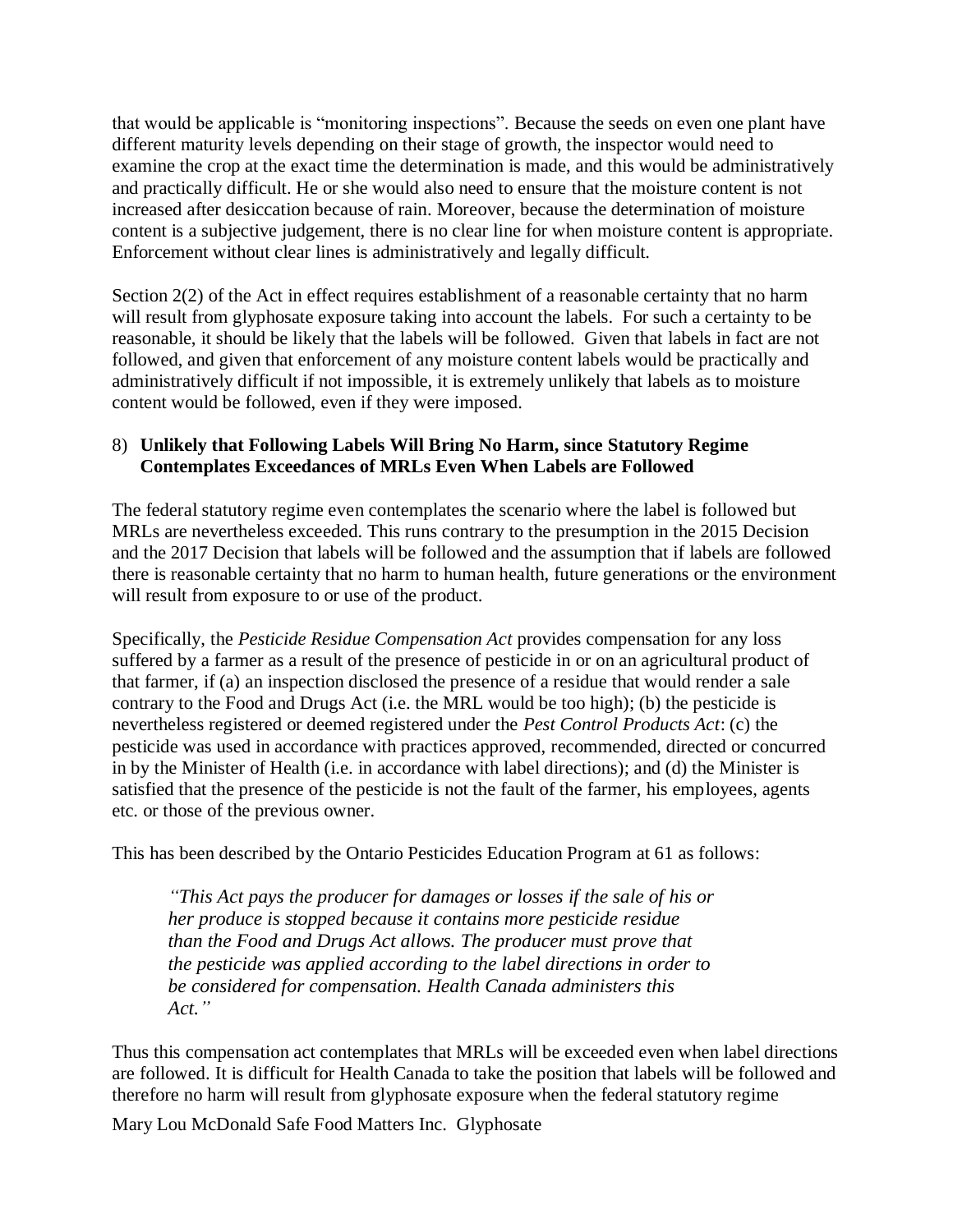contemplates exceedances of MRLs even when labels are followed.

# **9) Reductions of Safety Factor Without Scientific Rationale**

The Act requires the application of a margin of safety, if glyphosate is used in or around homes or schools, that is 10 times great than the margin of safety that would otherwise be applicable, unless the Minister determines "on the basis of reliable scientific data" that a different margin of safety would be appropriate. The relevant provision is Subsection  $19(2)(b)(iii)$ :

*19 (2) In evaluating the health and environmental risks of a pest control product and in determining whether those risks are acceptable, the Minister shall (a) …. (b) in relation to health risks, (i) … (ii) apply appropriate margins of safety to take into account, ….. and (iii) in the case of a threshold effect, if the product is used in or around homes or schools, apply a margin of safety that is ten times greater than the margin of safety that would otherwise be applicable under subparagraph (ii) in respect of that threshold effect, to take into account potential pre- and post-natal toxicity and completeness of the data with respect to the exposure of, and toxicity to, infants and children, unless, on the basis of reliable scientific data, the Minister has determined that a different margin of safety would be appropriate.*

The requirement that the Minister base any decision to lower the safety factor on reliable scientific data is also set out in Re-Evaluation Note REV2010-2 Re-evaluation Work Plan for Glyphosate (2 February 2010). This document summarized the needs for the re-evaluation of glyphosate. With respect to the human health assessment, it was stated (at 2):

- *The assessment will include application of the Pest Control Products Act factors.*
- *Occupational and residential risk assessments will be revised if required should there be any changes to toxicology endpoints or the Pest Control Products Act factors.*
- *Dietary risk is well below the levels of concern based on current modern assessments. New assessments will not be needed provided there are no changes to toxicology endpoints as a result of the* **Pest Control Products Act** *factor considerations.*

The referenced "Pest Control Products Act factor considerations" are described in Science Policy Note SPN2008-01 The Application of Uncertainty Factors and the *Pest Control Products Act Factor* in the Human Health Risk Assessment of Pesticides (29 July 2008). It is stated:

*"The PMRA interprets the new PCPA provisions as requiring a presumptive application of the 10-fold factor for the protection of infants and children. In other words, the onus*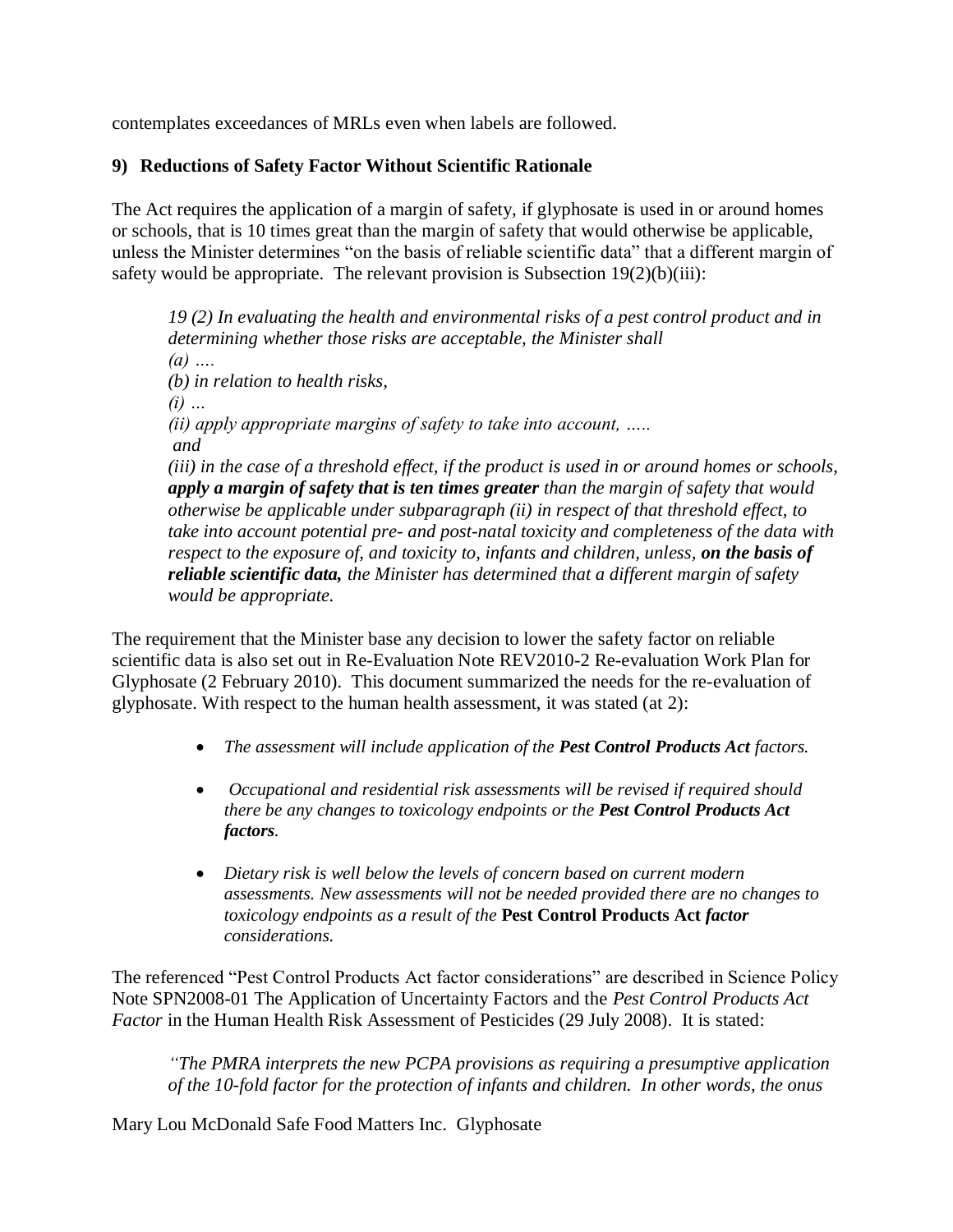*is on the PMRA to provide a reliable scientific rationale in those cases where the 10-fold PCPA factor is reduced….",*

The Conclusion of SPN2008-01 (at 18) is that deviations from the Pest Control Products Act factor require sound scientific justification:

*"It should be noted that deviations from this guidance would be considered on the basis of developments in science or risk assessment methodologies or changes in policy approach; however, such deviations would require sound scientific justification."*

It appears that PRVD2015-01 reduced the safety factor in at least two instances, without a reliable scientific rationale. The first concerned exposure to children younger than 2 years old. PRVD2015-01 at 28 examines post-application dermal exposure of glyphosate to children 1 to less than 2 years old and incidental oral exposure (hand-to-mouth) from performing postapplication activities in treated lawns/turf + chronic dietary (food and drinking water). This aggregate exposure scenario initially assumed a glyphosate application rate of two applications with a seven day interval. At that application rate, the calculated MOEs for the adult and the youth/children (6 to <11 years old) scenarios reached the target MOE of 100, but the MOE for children (1 to  $<$  2 years old) for the postapplication + incidental oral exposure + chronic dietary scenario did not reach the target of 100. "Therefore… non-dietary refinements were required."

In response to this finding, PMRA simply *changed* the aggregate assessment to one application of glyphosate with a seven-day time-weighted turf transferable residue average for the entire aggregate assessment for all populations. The average residues of glyphosate were calculated over a seven-day span, rather than assuming exposure to residues immediately after application. PMRA stated:

*[A]ssuming two applications (with a seven-day interval) at the maximum application rate is a highly conservative exposure assumption, as it is unlikely that children would be exposed to turf residues of the highest rate, at the lowest interval of application immediately after application. Therefore, a refinement using one application of glyphosate along with a sevenday time-weighted TTR average was used (the average resides of glyphosate were calculated over a seven-day span) for the entire aggregate assessment for all populations.*

The response in RVD2017-01 (at 34, 35) to a comment raising a concern with this "refinement" was to repeat the explanation and add "Using these refinements, all calculated MOEs exceeded the target MOEs and are not of concern to human health".

The refinement in effect decreased the 10-fold factor, by changing the application rates. Had the application rates stayed the same, the 10-fold factor would have been exceeded. There was no scientific justification for this change: just at statement that "it is unlikely that children would be exposed to turf residues of the highest rate, at the lowest interval of application immediately after application". As such, it is contrary to the requirement that there be reliable scientific data for such a change.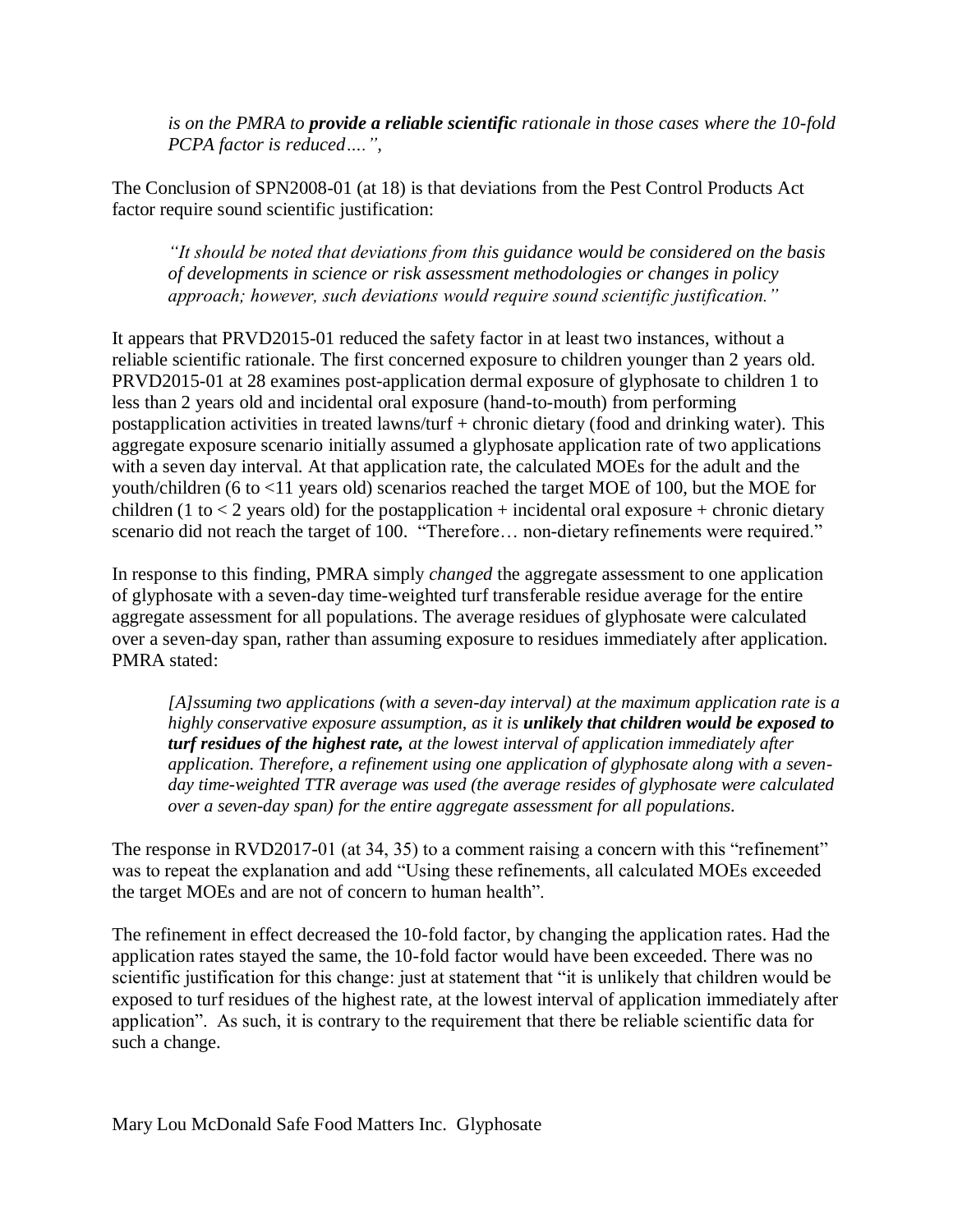The second instance of a reduction in the safety factor concerned the consideration of prenatal or postnatal toxicity. PRVD2015-01 at 17 discussed studies on this point, and stated:

*"Overall, the endpoints in the young were well characterized. The increased incidence of fetal cardiovascular malformations noted in a rabbit developmental toxicity study was considered a serious endpoint. However, the concern regarding the serious nature of this effect was tempered by the presence of maternal toxicity at the same and lower dose levels in this study. Therefore, the Pest Control Products Act factor was reduced to three-fold when this endpoint was used to establish the point of departure. For all other scenarios, the Pest Control Products Act factor was reduced to one-fold since there were no residual uncertainties with respect to the completeness of the data, or with respect to potential toxicity to infants and children."*

However, the tempering of the concern surrounding the "serious endpoint" does not appear to be permitted, based on the approach outlined in SPN2008-01. In the description in SPN2008-01 of the consideration of pre-natal or post-natal toxicity it is stated (at 17):

*"If toxicity data indicate no prenatal or postnatal toxicity or the level of concern is low (and the data is considered complete), then the presumption for use of the 10-fold PCPA factor will be obviated with respect to the potential for prenatal and postnatal toxicity (i.e. the PCPA factor would be reduced to one-fold). If the level of concern is high, the 10-fold PCPA factor will be retained."*

Figure 2 at p.21 of SPN2008-01 outlines the approach: First, apply the 10-fold PCPA factor. Then if either a) there are residual uncertainties with respect to completeness of data with respect to the toxicity of infants and children, or b) there are residual concerns relating to prenatal or postnatal toxicity, then the PCPA factor can be modified as required.

It would appear that the increased incidence of fetal cardiovascular malformations in the rabbit developmental toxicity study was a serious endpoint. As such, the 10-fold PCPA factor should have been retained. The fact that there was also maternal toxicity does not detract from the seriousness of the toxicity to the fetuses. There did not appear to be a concern with the completeness of data or residual concerns relating to prenatal or postnatal toxicity, so based on the approach outlined in SPN2008-01, the safety factor should have been retained.

In addition, it is noteworthy that Re-Evaluation Note REV2010-2 Re-evaluation Work Plan for Glyphosate indicates that a new assessment is needed for dietary risk when there are changes to toxicology endpoints (see above). There is no indication that a new assessment was carried out.

# **Conclusion**

It would appear there are threats of serious damage to the health of peoples who consume crops desiccated by glyphosate in Canada. The levels of residues in crops that are desiccated when the moisture content is high have exceeded MRLs in field studies, and recent CFIA data indicates such exceedances are occurring in fact sin Canada. Foods that exceed the established MRL pose a health risk. An evaluation of glyphosate in the use of desiccation did not occur in PRVD2015-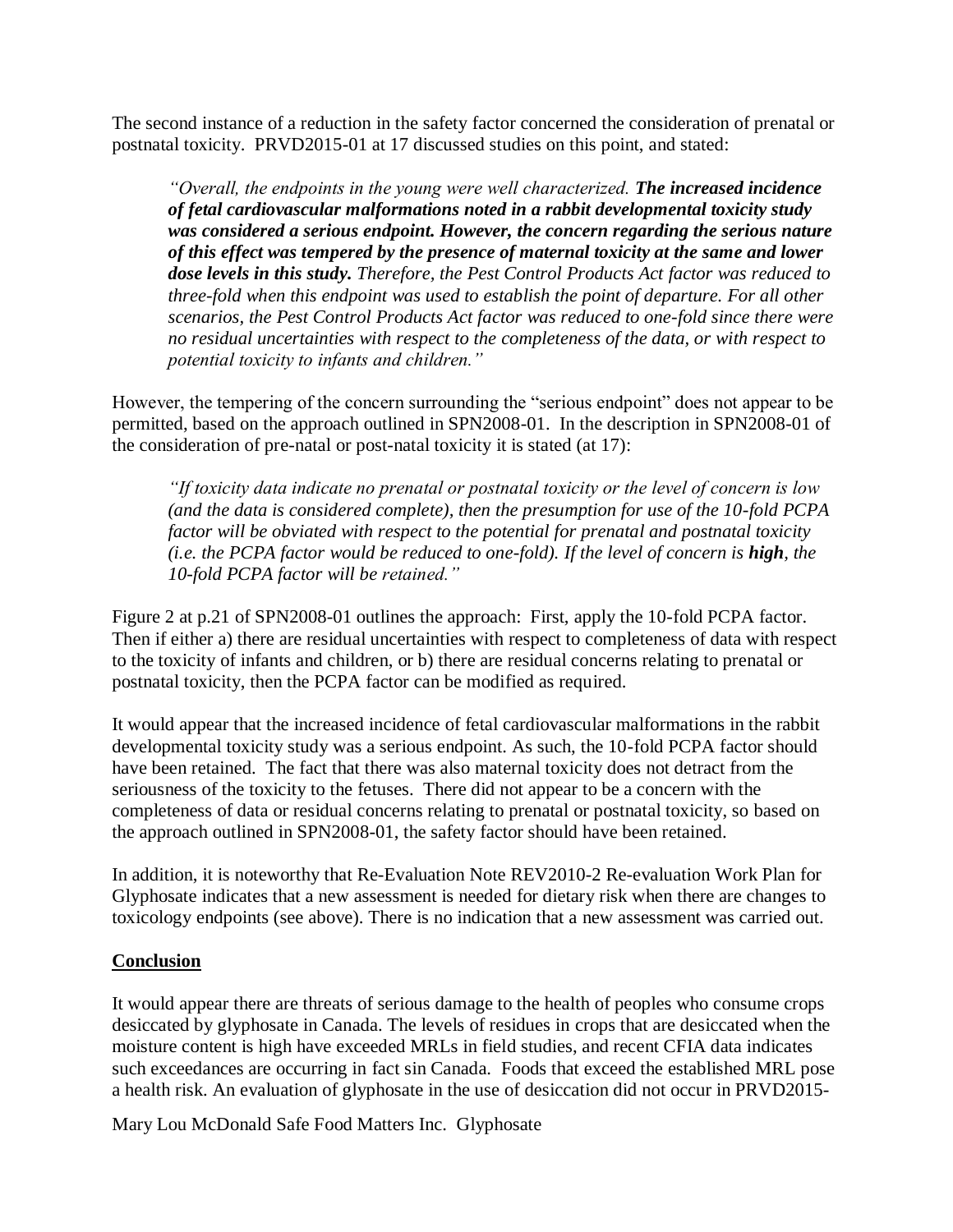01 or RVD2017-01, and MRLs for the use of desiccation in non-conventional crops do not appear to have been established in accordance with the Act; even though consumption of these crops is increasing markedly. It is submitted that a board of review be struck to assess glyphosate in this context.

Such an evaluation is critical for Canada for two reasons. First, Canadians are likely consuming crops that contain unacceptable levels of glyphosate residue. Second, many of our desiccated legume crops are exported to countries whose MRLs are lower than Canada's. Canada now accounts for approximately 37% of world pulse trade, and is the world's largest producer and exporter. Appropriate regulation of glyphosate applications in these arenas will contribute to enhanced trade.

MMcCanwel

President, Safe Food Matters Inc.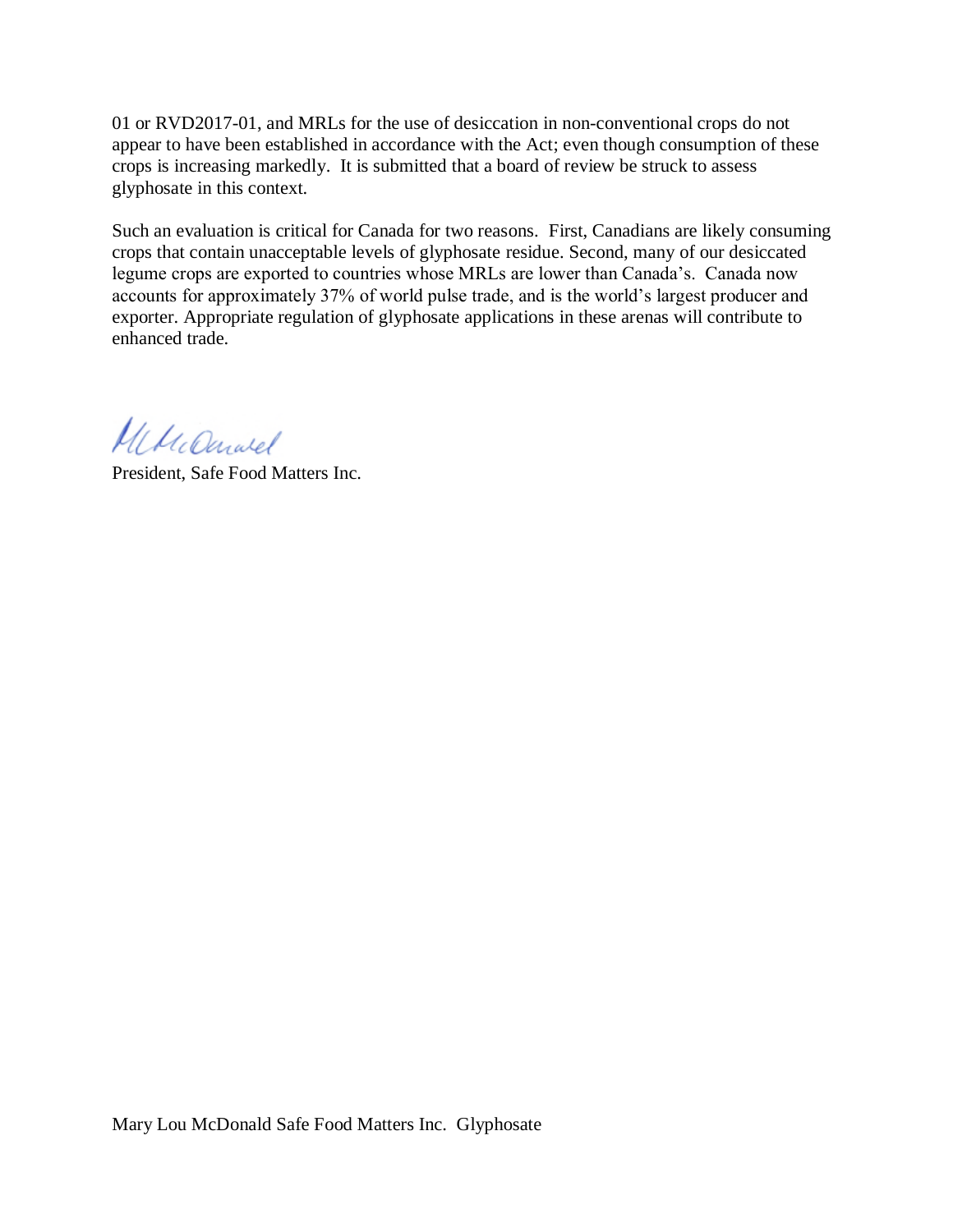APPENDIX I GLYPHOSATE IN CHICKPEAS – CFIA TESTS